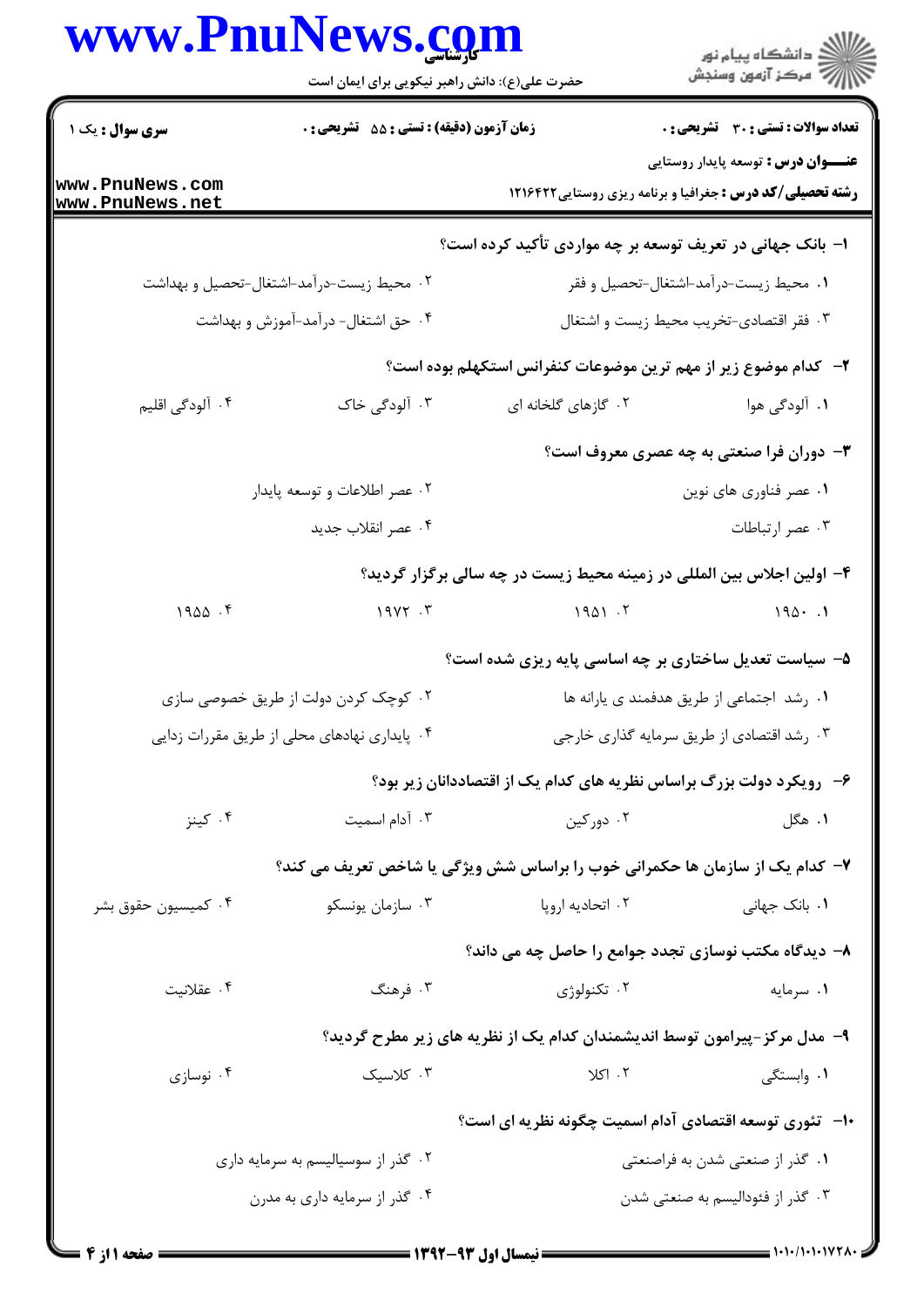## www.PnuNews.com

| www.PnuNews.com                    |                                             | حضرت علی(ع): دانش راهبر نیکویی برای ایمان است                  | ان دانشڪاه پيام نور<br>اڳ مرڪز آزمون وسنڊش                                                                      |
|------------------------------------|---------------------------------------------|----------------------------------------------------------------|-----------------------------------------------------------------------------------------------------------------|
| <b>سری سوال : ۱ یک</b>             | زمان آزمون (دقیقه) : تستی : 55 - تشریحی : 0 |                                                                | تعداد سوالات : تستى : 30 - تشريحي : 0                                                                           |
| www.PnuNews.com<br>www.PnuNews.net |                                             |                                                                | <b>عنـــوان درس :</b> توسعه پایدار روستایی<br><b>رشته تحصیلی/کد درس :</b> جغرافیا و برنامه ریزی روستایی ۱۲۱۶۴۲۲ |
|                                    |                                             |                                                                | 11- در توسعه برون زا باور چیست؟                                                                                 |
|                                    |                                             | ۰۱ کشورتوانایی فکری و ابزاری لازم برای پیشرفت در خود نمی بینند |                                                                                                                 |
|                                    |                                             |                                                                | ۰۲ توسعه بر مبنای همکاری های بین المللی قورت نمی پذیرد                                                          |
|                                    |                                             |                                                                | ۰۳ عدم تکیه بر دانش بومی و استفاده از دانش سایر کشورها                                                          |
|                                    |                                             |                                                                | ۰۴ در توسعه باید از ابزار ، الگو و شیوه خارجی استفاده کرد                                                       |
|                                    |                                             |                                                                | <b>۱۲</b> -   نخستین و اصلی ترین سرمایه و منبع همیشه جوشان انسانی کدام مورد زیر است؟                            |
| ۰۴ توسعه                           | ۰۳ فرهنگ                                    | ۰۲ ايدئولوژي                                                   | ۰۱ جهان بيني                                                                                                    |
|                                    |                                             |                                                                | ۱۳- هدف عمده استراتژی انقلاب سبز چیست؟                                                                          |
|                                    | ٢. افزايش كيفيت محصولات                     |                                                                | ۰۱ رشد محصولات کشاورزی                                                                                          |
|                                    | ۰۴ مشارکت مردمی در کشاورزی                  |                                                                | ۰۳ ترويج خدمات كشاورزي                                                                                          |
|                                    |                                             |                                                                | ۱۴– کدام یک از انواع توسعه منجر به گسترش فرآیند انتخاب افراد می شود؟                                            |
| ۰۴ توسعه انسانی                    | ۰۳ توسعه اقتصادي                            | ۰۲ توسعه اجتماعی                                               | ۰۱ توسعه فرهنگی                                                                                                 |
|                                    |                                             |                                                                | ۱۵– در ادبیات توسعه معنای عبارت PPP کدام گزینه زیر است؟                                                         |
|                                    | ۰۲ شاخص درآمد سرانه                         |                                                                | ۰۱ شاخص برابری قدرت خرید                                                                                        |
|                                    | ۰۴ توسعه انسانی                             |                                                                | ۰۳ درآمد پایدار ترکیبی                                                                                          |
|                                    |                                             |                                                                | ۱۶- مزایای مشارکت چیست؟                                                                                         |
|                                    | ۰۲ کارآیی-اثربخشی-خوداتکایی                 |                                                                | ٠١ خوداتكايي-پايداري-فرابخشي                                                                                    |
|                                    | ۰۴ پوششی-کارآیی-فرابخشی                     |                                                                | ۰۳ پایداری-هم پوشی-کارآیی                                                                                       |
|                                    |                                             |                                                                | ۱۷- دیدگاه زنان در توسعه در کدام یک از موارد زیر موفق بوده است؟                                                 |
|                                    | ۰۲ اشتغال و رفاه اجتماعی                    |                                                                | ۰۱ فقرزدایی و کارآیی                                                                                            |
|                                    | ۰۴ آزادی و تحصیلات و برابری                 |                                                                | ۰۳ مشارکت و توانمندسازی                                                                                         |
|                                    |                                             |                                                                | 18- از نظر فردریک هاریسون پایه اصلی ثروت ملت ها را چه چیز تشکیل می دهد؟                                         |
| ۰۴ اطلاعات                         | ۰۳ منابع طبیعی                              | ۰۲ منابع انسانی                                                | ٠١ فناوري                                                                                                       |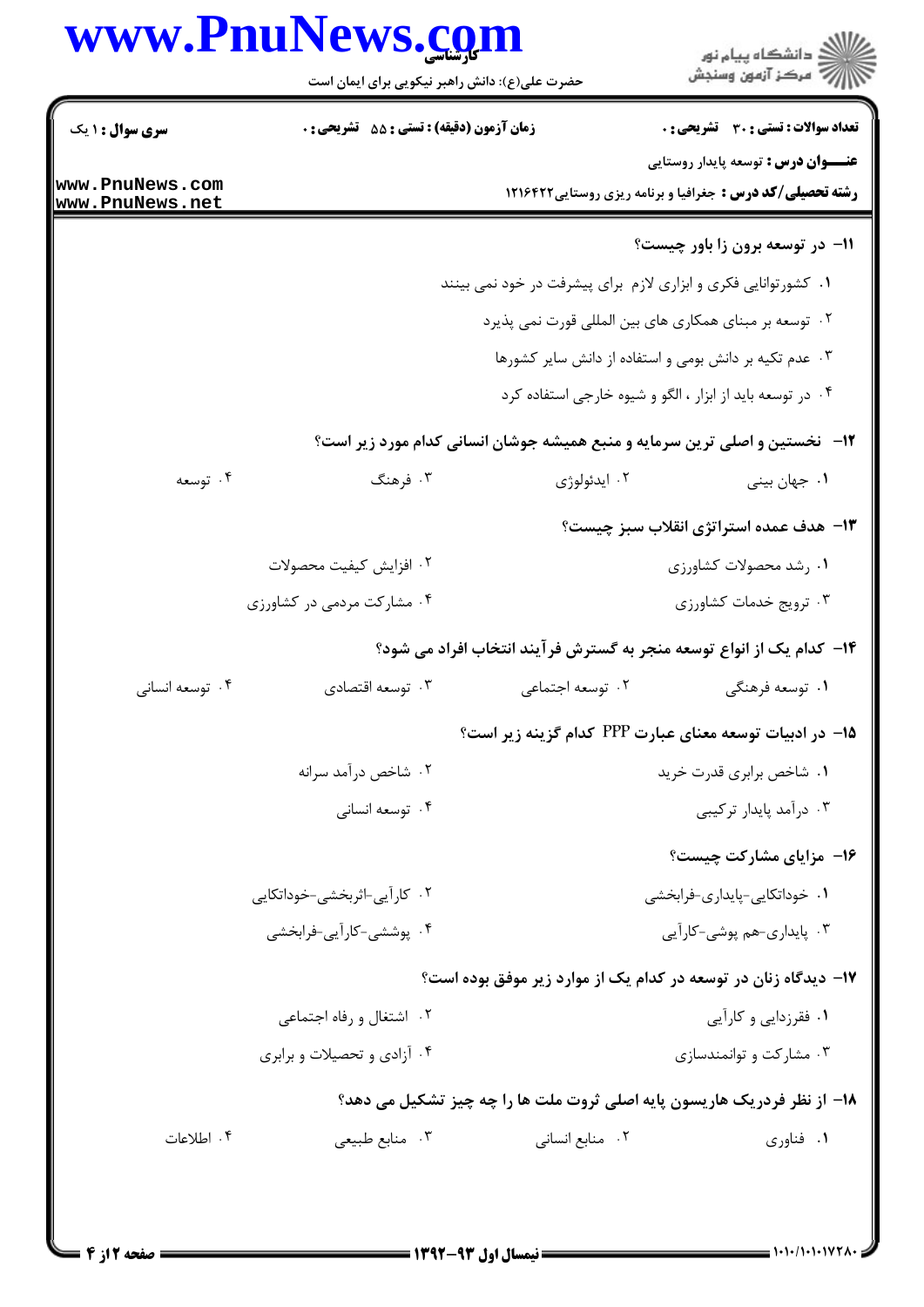|                                         | حضرت علی(ع): دانش راهبر نیکویی برای ایمان است |                                                                                                                     | ِ<br>∭ دانشڪاه پيام نور<br>∭ مرڪز آزمون وسنڊش                                                                   |
|-----------------------------------------|-----------------------------------------------|---------------------------------------------------------------------------------------------------------------------|-----------------------------------------------------------------------------------------------------------------|
| سری سوال : ۱ یک                         | زمان آزمون (دقیقه) : تستی : 55 گتشریحی : 0    |                                                                                                                     | <b>تعداد سوالات : تستی : 30 ٪ تشریحی : 0</b>                                                                    |
| www.PnuNews.com<br>www.PnuNews.net      |                                               |                                                                                                                     | <b>عنـــوان درس :</b> توسعه پایدار روستایی<br><b>رشته تحصیلی/کد درس :</b> جغرافیا و برنامه ریزی روستایی ۱۲۱۶۴۲۲ |
|                                         |                                               | ۱۹- اگر رشد اجتماعی بیش از رشد فرهنگی باشد کدام یک از موارد زیر اتفاق می افتد؟                                      |                                                                                                                 |
| ۰۴ اختلاس و فساد مالی                   | ۰۳ دیوان سالاری                               | ۰۲ کاهش بازدهی تولید                                                                                                | ۰۱ از خودباختگی                                                                                                 |
|                                         |                                               | ۲۰– اهداف اساسی توسعه پایدار کشاورزی دربرگیرنده موارد زیر می باشد؟                                                  |                                                                                                                 |
|                                         | ۰۲ کاهش فقر و حفظ اراضی کشاورزی               |                                                                                                                     | ۰۱ کاهش فقر و افزایش درآمد                                                                                      |
|                                         | ۰۴ افزایش درامد و ایجاد خود اتکایی            |                                                                                                                     | ۰۳ کاهش فقر و حفاظت از محیط زیست                                                                                |
|                                         |                                               | <b>۲۱</b> - به نظر راجرز عدم توسعه روستایی در ممالک جهان سوم مدیون کدام عامل زیر است؟                               |                                                                                                                 |
|                                         | ۰۲ پائین بودن راندمان تولید                   |                                                                                                                     | ۰۱ بیسوادی و سنت گرایی                                                                                          |
| ۰۴ پائین بودن سطح درآمدها               |                                               |                                                                                                                     | ۰۳ عدم ورود تکنولوژی از بیرون                                                                                   |
|                                         |                                               | <b>۲۲</b> – مدل ادغام نهادی که توسط نورمن لانگ طرح کردید بر کدام یک از اصول زیر تأکید دارد؟                         |                                                                                                                 |
|                                         | ۰۲ ادغام نهاده های کشاورزی با صنعت            |                                                                                                                     | ۰۱ ادغام جمعیت روستائی در مجموعه ملی                                                                            |
|                                         | ۰۴ ادغام سرمايه هاق روستايي با ملي            |                                                                                                                     | ۰۳ ادغام درآمدهای روستایی و شهری                                                                                |
|                                         |                                               | ۲۳– والتر کریستالر تئوری خود را بر مبنای نظریات کدام دانشمند زیر بنا نهاد؟                                          |                                                                                                                 |
|                                         | ۰۲ آلفرد وبر و فون تونن                       |                                                                                                                     | ۰۱ فون تونن و میشل فوکو                                                                                         |
|                                         | ۰۴ اگوست لوش و آلفرد وبر                      |                                                                                                                     | ۰۳ آلفرد وبر و میشل فوکو                                                                                        |
|                                         |                                               | ۲۴– استراتژی توسعه روستا-شهری جزو کدام دسته از رویکردهای توسعه روستایی است؟                                         |                                                                                                                 |
| ۰۴ فضایی- منطقه ای                      | ۰۳ اقتصادی- فضایی                             | ۰۲ اجتماعی- فرهنگی                                                                                                  | <b>۱.</b> اجتماعی- اقتصادی                                                                                      |
|                                         |                                               | <b>۲۵</b> - کدام یک از استراتژی های زیر بر پایه نقش فعالیت ها و کارکردهای شهری در توسعه روستائی و منطقه ای تعریف می | شوند؟                                                                                                           |
|                                         | ۰۲ استراتژی تحلیل مکانی                       |                                                                                                                     | ٠١ استراتژى يوفرد                                                                                               |
| ۰۴ استراتژی نظام سلسله مراتبی سکونتگاها |                                               |                                                                                                                     | ۰۳ استراتژی توسعه روستا-شهری                                                                                    |
|                                         |                                               | ۲۶- جانستون کلید توسعه روستایی را در چه چیز دیده است؟                                                               |                                                                                                                 |
| ۰۴ شهرک های جدید                        | ۰۳ شهرهای کوچک                                | ۰۲ تمرکز گرایی                                                                                                      | ۰۱ شهرهای بزرگ                                                                                                  |
|                                         |                                               | <b>۲۷</b> - آین نوع ارزیابی از نوع تحقیقاتی است و معمولاً در انجام طرح های پژوهشی مورد استفاده قرار می گیرد؟        |                                                                                                                 |
| ۰۴ ارزیابی تصادفی                       | ۰۳ ارزیابی ترویجی                             | ۰۲ ارزیابی خود بازنگری                                                                                              | ۰۱ ارزیابی خود عاملی                                                                                            |